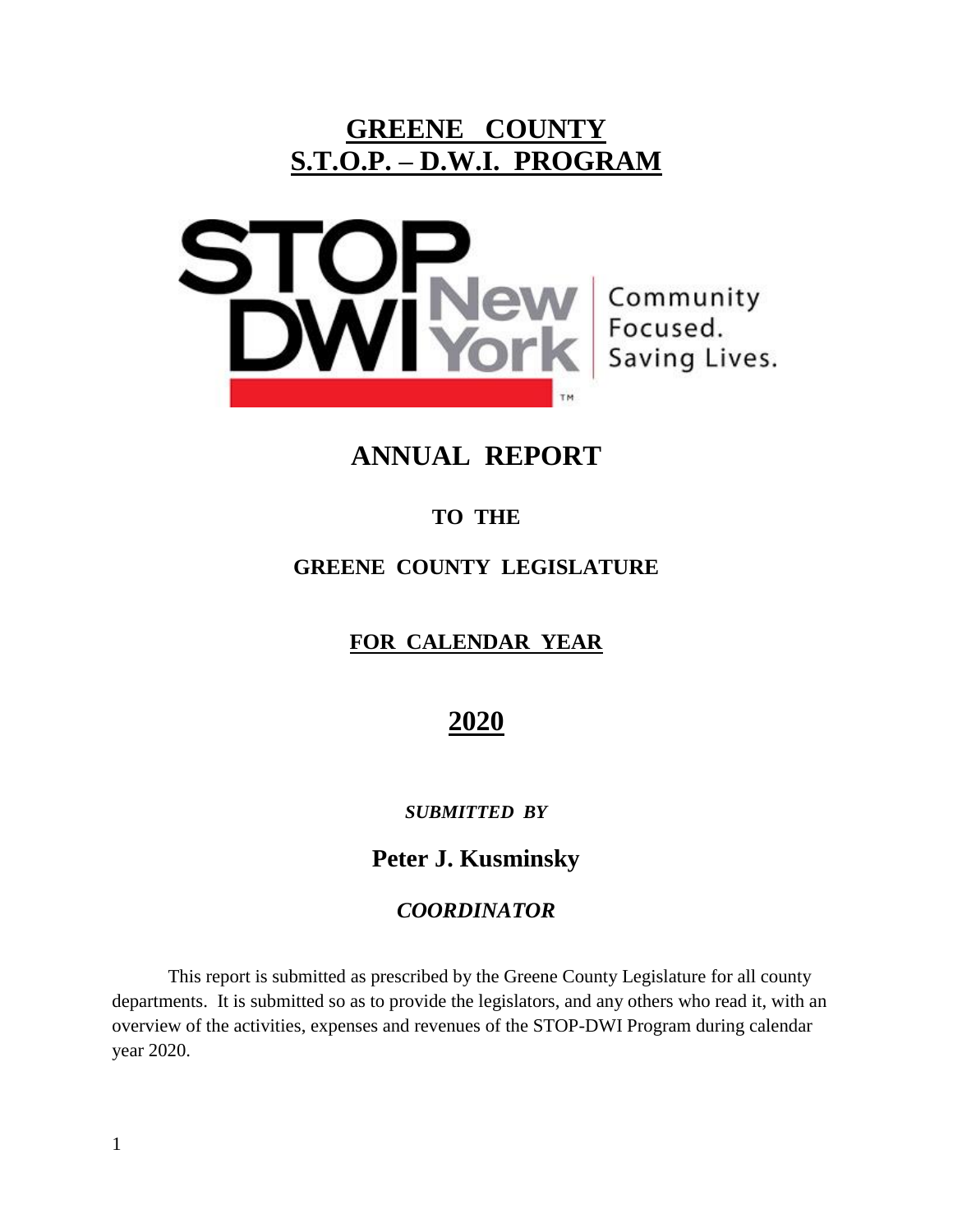### **ENFORCEMENT:**

The final reported numbers for 2020 have been received by the Program as reported by New York State Department of Motor Vehicles TSLED Program (Traffic Safety Law Enforcement and Disposition Program). The data received indicates a year as follows: Throughout Greene County, there were 341 DWI related arrested subjects in 2020. There were also 123 tickets issued for driving while their license was suspended. See chart below for 2020 data:

| <b>Month</b> |     | <b>DWI/DWAI</b> |
|--------------|-----|-----------------|
| January      | 19  | 32              |
| February     | 9   | 33              |
| March        | 8   | 15              |
| April        | 8   | 23              |
| May          | 12  | 40              |
| June         | 17  | 43              |
| July         | 12  | 35              |
| August       | 7   | 30              |
| September    | 8   | 27              |
| October      | 14  | 21              |
| November     | 9   | 22              |
| December     | 10  | 20              |
| <b>TOTAL</b> | 133 | 341             |

The amount of revenue for the STOP DWI Program in 2020 was \$119,114.49 and \$140,862.27 in 2019. The amount of expenditures was \$154,306.76 in 2020 and \$165,761.41 in 2019.

The Mid-Hudson STOP DWI Enforcement Conference was not held as it had been for the past 35 years due to Covid. The Program normally sponsors attendance by county enforcement personnel, as well as probation and prosecution individuals. Many topics are generally discussed and several beneficial networks created between coordinating personnel. In the past, Greene County STOP DWI has assisted in funding the necessary audio/visual aids used during the conference by paying a shared portion of the total cost. We hope that 2021 brings back this very important and informative event!

### **COURT RELATED:**

#### **PROSECUTION OF CASES :**

The final count for VTL 1192 charges prosecuted by the District Attorney's office for the year 2019 was 446. In 2020, the total was 357. A total of \$56,000 was contributed from STOP DWI towards DA staff salaries for the prosecution of DWI related cases.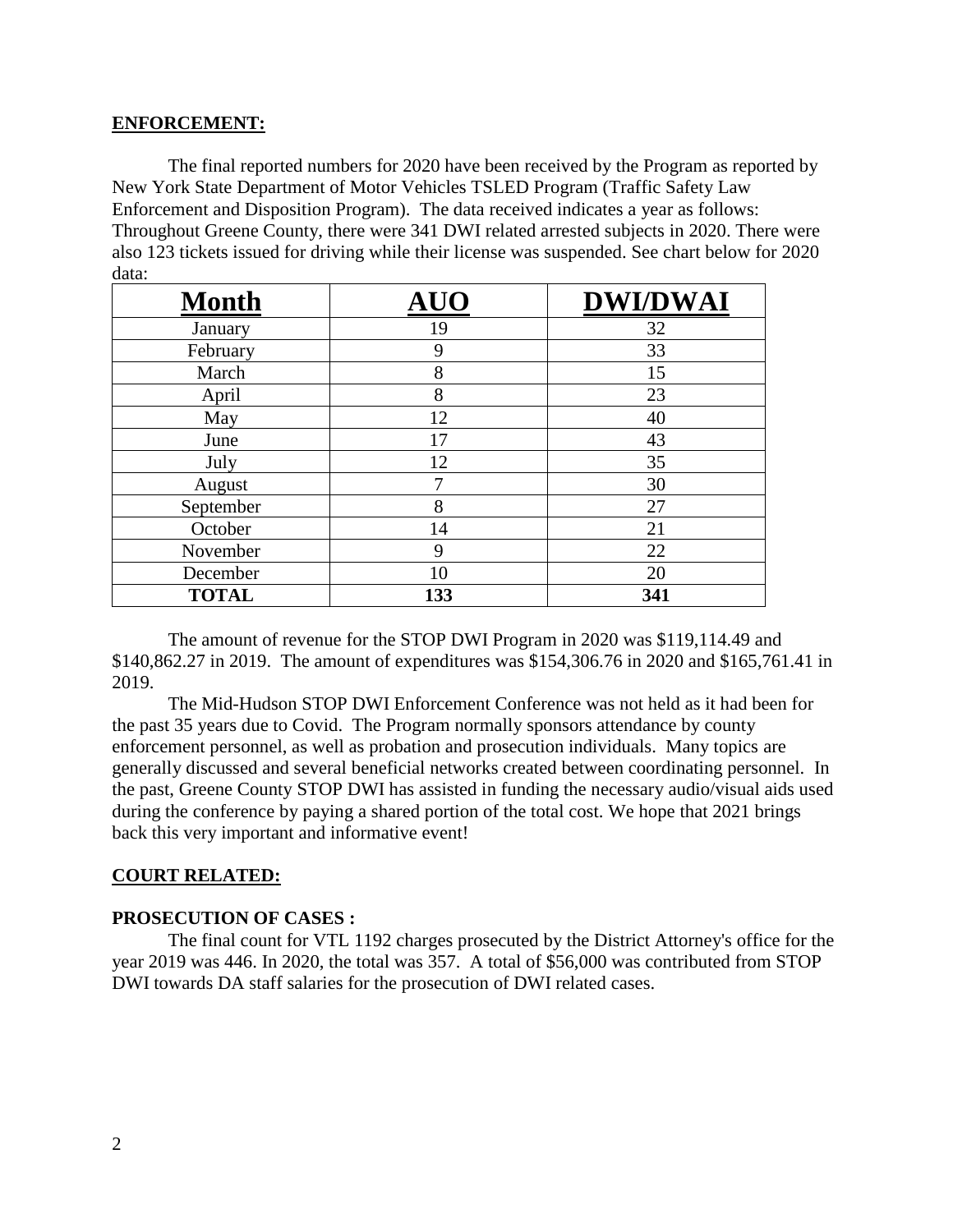#### **VICTIM IMPACT PANEL:**

Due to District Attorney Joseph Stanzione's policy which requires DWI and DWAI Drug offenders to attend the Victim Impact Panel, the panel is now held at least (3) times per year. Attendance is usually 80 to 110 persons at each panel. The cost of attendance has been \$25.00 per person, but was recently increased to \$35 (\$50 if paid late) to be more on par with other county's programs. This fee is paid to Greene County STOP DWI directly. Most counties charge \$75 to \$100 per person for attendance at the panel, however, our **priority** is to have people attend, while the money generated is secondary. Thanks in no small part to the District Attorney's Office expansion of those required to attend the panel; to include drug offenders, income from the 2 victim impact panels held in 2020 totaled \$2,635. The total monies brought in for VIP's given in 2019 was \$9,765. Unless the DA has a conflict of some sort, he personally attends all Victim Impact Panels and addresses the participants of the panel. Myself and DA Stanzione believe it is important that those charged with substance related offenses take the Victim Impact Panel seriously. Due to COVID, in person VIP's were suspended. A video was made and attendees were able to log in to a zoom meeting and fulfill the requirement's set forth by the court.

#### **PROBATION:**

Money supplied to this department in 2020 by Greene County STOP-DWI was \$50,000. At year's end, in 2020, SPO Grasse supervised 31 offenders, totaling 37 cases. 34 were felonies and 16 misdemeanors (including 3 non-DWI). We had a total of 69 DWI cases that were supervised by other Probation Officers, 16 of which were felonies and 53 which were misdemeanors. A number of these "overflow" cases are Drug Court candidates. For 2019, SPO Grasse had 45 cases, 29 of which were felony convictions, and 16 were misdemeanors. The rest of the DWI cases (including some other DWI felonies) are split among several other Probation Officers, including the probation supervisor who supervises Greene County Drug Court offenders. Despite a reduction in caseloads in recent years, DWI and related offenses still comprise a significant percentage of the department's workload.

2020 saw the continuation of the ignition interlock device requirement for DWI probationers who own or operate a vehicle, even if they have lost their driver's licenses. While, similarly to the statewide occurrence, most Greene County probationers sentenced under "Leandra's Law" have avoided the interlock requirement by having disposed of their vehicles, this department's officers remain responsible for reviewing those cases to ensure that offenders have disposed of the vehicles as claimed, with the offenders required to submit notarized affidavits to support their claims, and as required by a law change late in 2013, to state under oath in court that they had disposed of the vehicle. Reimbursements totaling \$1,600.42 were received from the NYS "Leandra's Law" grant for DWI probation cases received by this department in 2020, to help pay for ignition interlock device monitoring requirements, at a rate of \$63 per case. Per arrangement with the Greene County Sheriff's Department/STOP-DWI, this department also submits the state reports for their monitoring of DWI cases that resulted in offenders being sentenced to a conditional discharge, which resulted in \$1,798.80 in additional reimbursement to that office, for a grand total of \$3,399.22, as we have yet to receive money for the October – December quarter.

The probation department also continued to oversee an Alternatives to Incarceration (ATI) program, which placed a variety of offenders at community service work sites throughout the county, as ordered by the various criminal courts. This year saw 18 individuals assigned to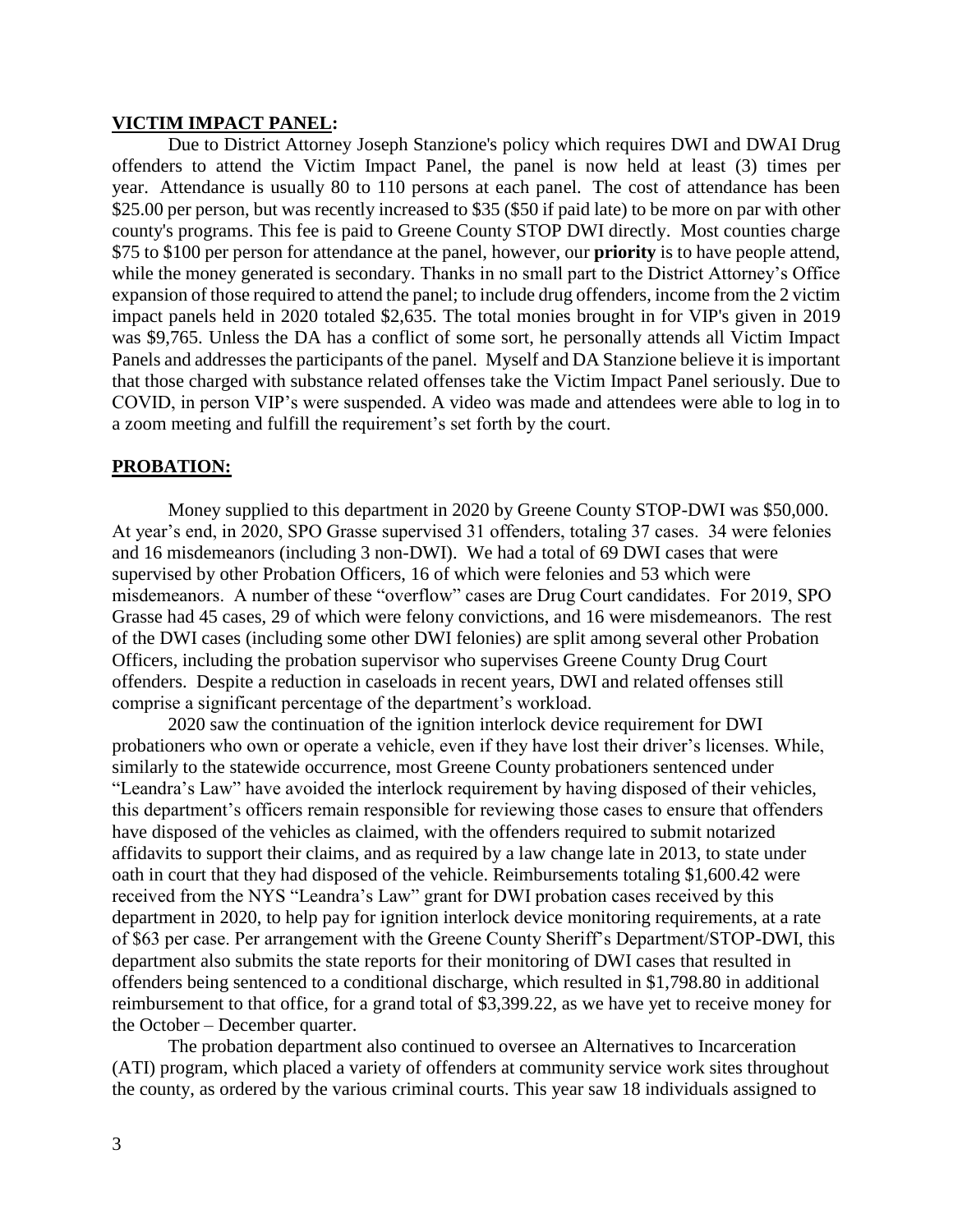the work sites, with 5 (which included ones referred in 2019) having satisfactorily completed their obligations. Thus, we were able to obtain reimbursement of \$1,230.16 from our state allotment for the program for the first half of 2020 for the program, as we are waiting for the contract to be renewed. In addition to reducing the cost of confining such offenders, their presence at the work sites helped to show the community that offenders are being held accountable for their actions. A probation assistant oversees the program for the department. In addition to that aspect of Alternatives to Incarceration, the department's utilization of various forms of electronic devices, including transdermal alcohol monitoring, resulted in a total of 25 offenders (20 with transdermal alcohol monitoring and another 5 with GPS monitoring) having had such devices for a total of 3,295 service days (3,047- transdermal, 248-GPS) which, at a would-be jail rate of \$85/day, amounts to projected savings of \$280,075.00 (\$258,995.00 transdermal, \$21,080.00- GPS).

### **PUBLIC INFORMATION & EDUCATION:**

During 2020, Greene County STOP DWI faced challenges in addressing the public directly due to the pandemic. Normally informational material would be distributed and presentations would be given by members of GCSO and probation officers to our youth, local clubs, and other county organizations. The Sheriff's Office plans to continue its support with educational and informative reference materials at multiple public forums throughout the coming year. Members of the Sheriff's Office along with the Sr. Probation Officer truly enjoy setting up and maintaining a booth at the Greene County Youth Fair, as they have for many years. Donations were still provided for advertisements to further the message of STOP DWI in several High School Year Books in our local schools.

#### **PROGRAM ADMINISTRATION:**

Since 2011 the Greene County Sheriff's Office has overseen the responsibilities of the STOP-DWI Program, with the Sheriff assigned as the Coordinator. The constant contact with local law enforcement departments, the media, and the various agencies that wish to work with the Program enables us to maintain the professionalism that STOP DWI has provided over the years. The accounting for all Program income and expenditures was maintained appropriately and effectively.

The Sheriff's Office is responsible for monitoring the subjects that have been ordered to have interlock systems placed in their vehicles and who are not assigned to probation supervision. The Sheriff's Office monitored approximately 37 subjects for violations and maintained oversight of their responsibilities, contacting the appropriate courts as well as the assigned Assistant District Attorney when a violation of conditions occurred. All interlock systems that are ordered as a condition of probation are monitored by the Greene County Probation Department, as mentioned above. The monitoring is subject to audit by the Division of Criminal Justice Services, as it has been in the past, at any given time. In early 2020, an in depth audit was conducted by The Governor's Traffic Safety Committee for the past several years of Greene County STOP DWI's operations. It was conducted successfully and the team that performed it was very happy with our organization and participation in the program.